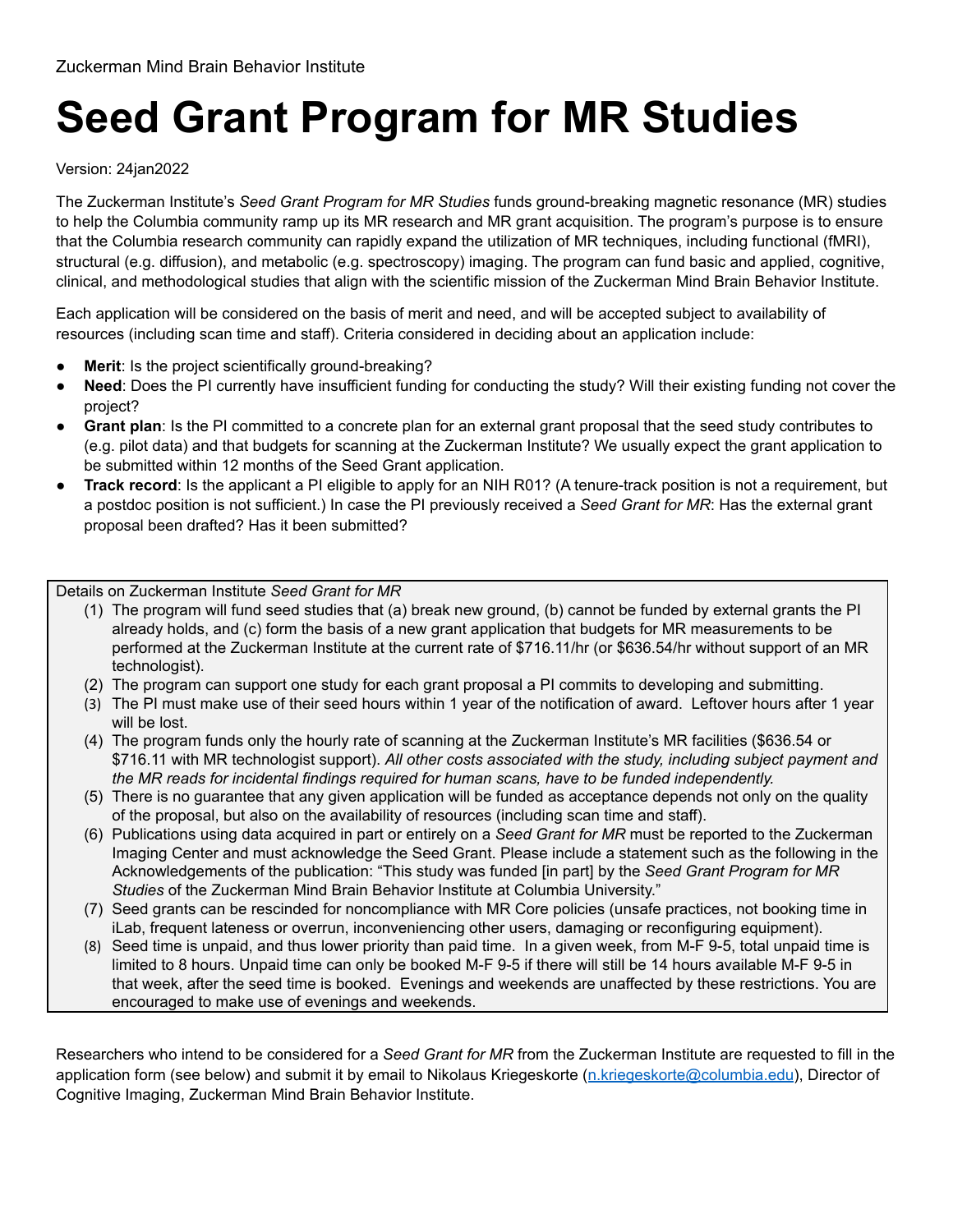## **Zuckerman Institute Seed Grant for MR Application form**

| <b>Seed study</b><br>name                                  |                                                                                                                                                                    |       |      |
|------------------------------------------------------------|--------------------------------------------------------------------------------------------------------------------------------------------------------------------|-------|------|
| PI name,<br>department                                     |                                                                                                                                                                    |       |      |
| <b>Study</b><br>description                                | Provide a brief description of your seed study.                                                                                                                    |       |      |
| <b>Justification</b><br>for ZI Seed<br><b>Grant for MR</b> | Why is your seed study ground-breaking?                                                                                                                            |       |      |
|                                                            | List your current funding sources:                                                                                                                                 |       |      |
|                                                            | Why can't your current funding support the seed study?                                                                                                             |       |      |
|                                                            | What future grant proposal does<br>this seed study contribute to?                                                                                                  |       |      |
|                                                            | Name of grant proposal:                                                                                                                                            |       |      |
|                                                            | Type of grant:                                                                                                                                                     |       |      |
|                                                            | How many hours of MR at the<br>Zuckerman Institute will be budgeted<br>for in the upcoming grant proposal?<br>(\$716.11/hr or \$636.54/hr without MR technologist) |       |      |
|                                                            | When will the grant proposal be<br>submitted?                                                                                                                      |       |      |
|                                                            |                                                                                                                                                                    |       |      |
|                                                            |                                                                                                                                                                    | Month | Year |
| <b>Previous Seed</b><br><b>Grant funding</b>               | Has the PI previously received a ZI Seed Grant for MR?                                                                                                             |       |      |
| for PI                                                     | If so, what was the project name and has the grant proposal been submitted?                                                                                        |       |      |
| <b>Hourly rate</b><br>requested                            | \$0 (no funding available)<br>\$400 (reduced rate)                                                                                                                 |       |      |